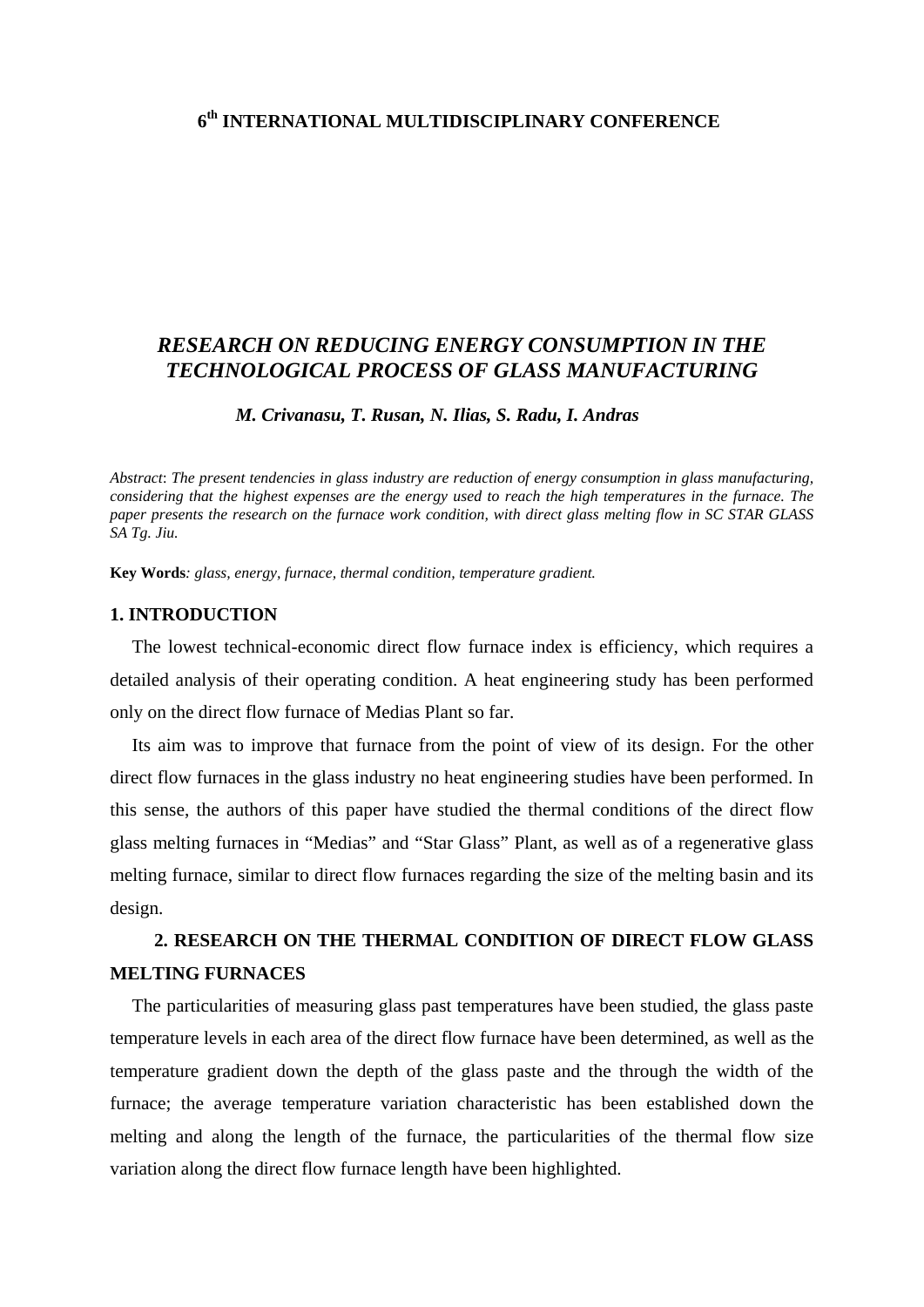The dependence is given, which characterizes the glass paste temperature variation down the aeration zone depth and smelting channels of direct flow furnaces. The temperature gradient down the depth and through the width of the furnace in "Medias" Plant is 11 - 36°C, decreasing at 0,1 m depth down to 8°C. Down the thin layer depth it varies from 4 to 10°C in the furnace of "Star Glass" Plant and from 13 to 23°C in the furnace of "Medias" Plant, which proves the necessity of limiting the depth of this zone to 100-150 mm.

 Evaluating the data characterizing the variation of temperature gradients down the depth and through the width of "Star Glass" furnace , conclusions can be drawn regarding the satisfactory thermal homogeny of the glass paste in all the zones of this furnace's melting basin The temperature gradient down the depth of the glass depth is not higher than 12°C , and through the width of the furnace it varies from 2 to 28  $^{\circ}$ C, that is it is approximately in the same range as in "Medias" Plant's furnace.

| Temperature gradients |                                                                  |                                | Temperature gradients down the depth of the |                       |           |  |
|-----------------------|------------------------------------------------------------------|--------------------------------|---------------------------------------------|-----------------------|-----------|--|
|                       | through the width of the<br>Plant<br>furnaces in the superficial |                                |                                             | furnaces $\mathrm{C}$ |           |  |
|                       |                                                                  |                                |                                             |                       |           |  |
|                       |                                                                  | glass paste layer $\mathrm{C}$ |                                             |                       |           |  |
|                       | Melting                                                          | Smelting                       |                                             | In the depth          |           |  |
|                       | basin                                                            | channel                        | of the glass                                |                       |           |  |
|                       |                                                                  |                                |                                             | paste layer           |           |  |
| "Medias"              | $13 - 23$                                                        | $1 - 16$                       | 150                                         | $13 - 23$             | $15 - 23$ |  |
| "Star Glass" $2 - 28$ |                                                                  | $19 - 62$                      | 150                                         | $3 - 10$              | $26 - 52$ |  |
|                       |                                                                  |                                | 200                                         | $5 - 12$              | $25 - 56$ |  |

Table 1 Temperature gradients down the depth and through the width of direct flow furnaces.

 Another image was noticed in the smelting channel of the "Star Glass" Plant. The temperature gradients down the glass paste depth are quite high there – from 26 to 100 °C. This is explained by the fact that during pyrometry, the channel was not heated in depth, and was not insulated, thus the glass cooled down rapidly, therefore its temperature on the surface was much lower than in its depth (subsequently this disadvantage was eliminated by fixing injectors). Temperature gradients down the glass paste in the channel which is warmed up in the furnace of "Medias" Plant are much less and usually are not higher than 20°C

 The better thermal homogeneity of the glass paste in "Star Glass" Plant's melting basin is due to the safer insulation of the basin and of the upper part design of the furnace. The low thermal homogeneity of the glass paste in the smelting channel of this furnace (compared to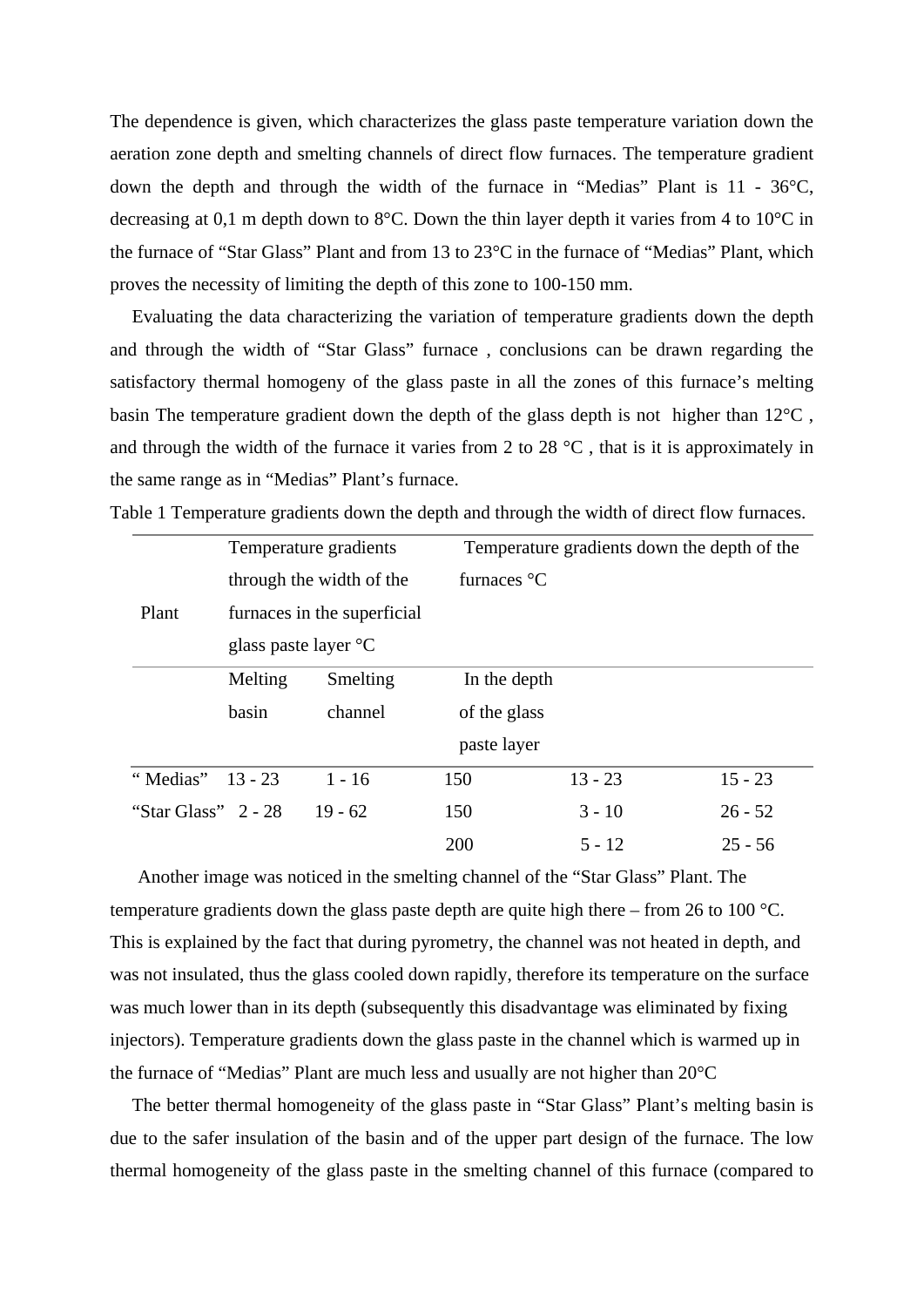the furnace of "Medias" Plant) shows the necessity of insulating the direct flow furnaces' smelting channels concurrently with their heating.

 The temperature of the glass paste's superficial layer in the area of heating in the studied furnaces is 1220-1270°C . Its maximum value (1460-1480°C) is reached at the beginning of the aeration cells, and before the channel, at the end of the aeration pipe, it goes down to 1420°C.

 The level of glass paste temperatures in the direct flow furnace melting basins is under the level of traditional furnaces' melting basin temperatures, therefore the glass melting temperature increase in this area of the direct flow furnaces is a resource of improvement of their operation.

 The glass paste temperatures in the area of aeration of the direct flow furnaces approximately match the conditions maintained at present in the usual glass melting furnaces for the smelting of windowpanes and packages, but it is significantly less than the temperatures characteristic to better glass melting furnaces for smelting windowpanes.

 The data found match the calculation results of the dependence of the furnace efficiency on temperature, which have shown that the efficiency resource for the respective temperature condition is missing in the direct flow furnaces. The decrease of the direct flow paste temperature begins in the second half of the melting basin (same as in the usual furnaces with glass melting tub). When however there is already finite glass paste in the usual furnaces in this area, then in those with direct flow, only the aeration process takes place. The temperature gradient in the superficial melting layer along the furnace of "Medias" Plant is 16-20°C/m, along the furnace of "Star Glass" - 8°C/m. Its magnitude depends on the cooling intensity of the glass paste.

Direct flow furnaces do not have deep channels  $(0, 1 - 0, 2, m)$ . Measurements show that temperature gradients along their length are 100-260 °C/m.

|                                 | "Medias" Plant | "Star Glass" Plant |
|---------------------------------|----------------|--------------------|
| Temperature, <sup>o</sup> C     |                |                    |
| -beginning of the aeration zone | 1470/1475      | 1478/1480          |
| -end of the aeration zone       | 1438/1440      | 1430/1420          |
| -before the channel             | 1456           | 1420               |
| -after the channel              | 1353           | 1155               |